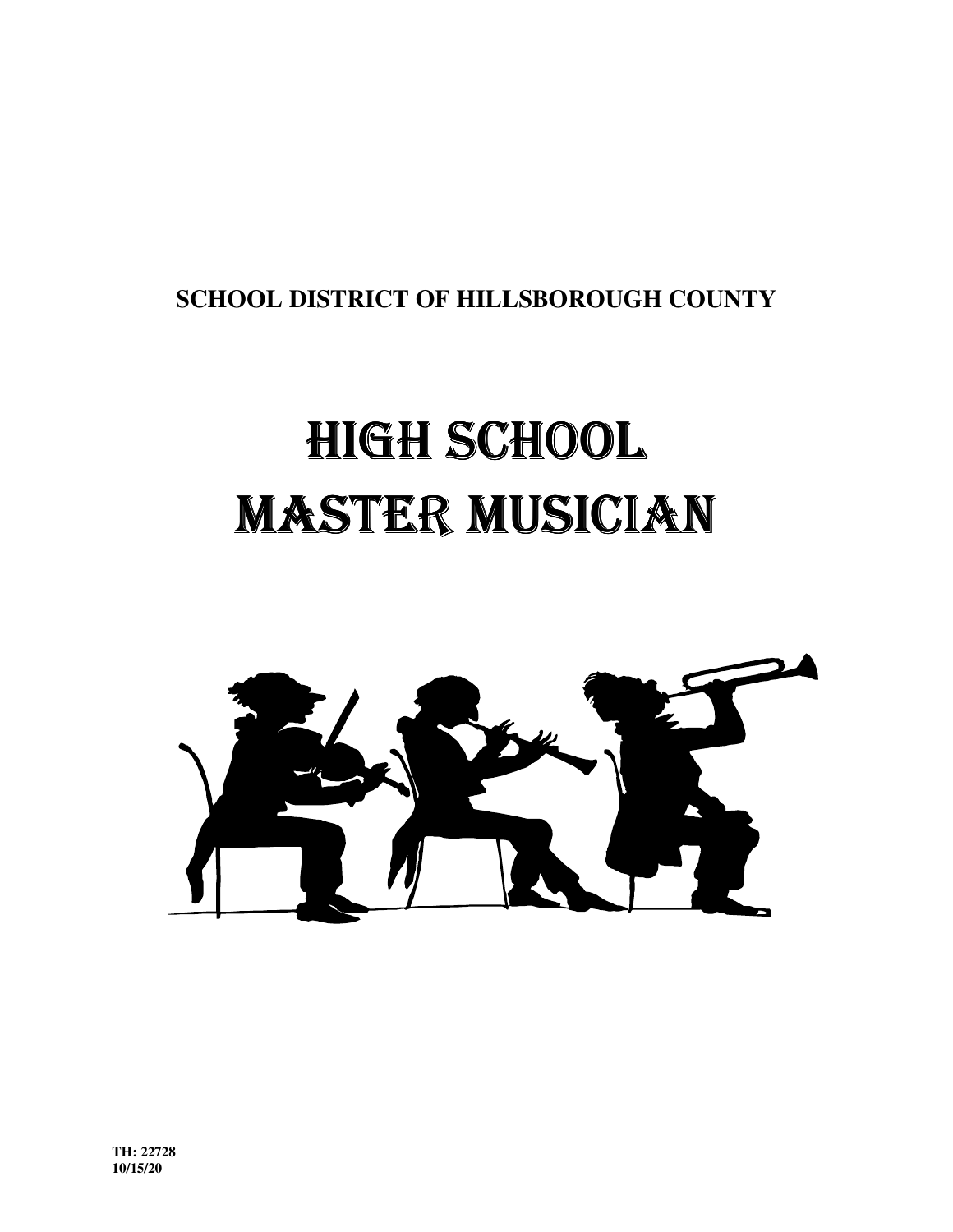## **Philosophy**

The Master Musician program is designed to encourage talented music students to continue their progress beyond the classroom setting. This program gives students an opportunity to receive district level recognition, achieve their highest musical potential and develop a professional portfolio which can be used as an indicator of achievement for college auditions, admissions, and scholarships.

#### **Guiding Your Students through the Process**

This director's guide is designed to give you detailed information to assist your students in completing the Master Musician Program. Please follow the guidelines and procedures carefully to ensure your student's success. Each item on the application/checklist page must be completed correctly in order for the applicant to be considered for the distinction of Master Musician. The following pages prove more detail. Please use the check lists provided and strive to encourage your students to submit portfolios that are professional in appearance and in content.

#### **The Portfolio**

The portfolio is the complete documentation of the student's musical and academic success. This will be submitted **ELECTRONICALLY**. All typed and scanned documents MUST be submitted in PDF format. Recorded items MUST be submitted either as an unlisted YouTube link or sound file (mp3/m4a/WAV). Contents should include, but are not limited to, a **TYPED** resume that includes the information on the application/checklist sheet, performance recordings with electronic copies of all music being performed, concert programs of student's performances, music awards and honors, list of method books studied, and any appropriate inserts that showcase the student's achievements. All submissions must be sent in their entirety through their designated Canvas assignment. Any portfolio that is missing an item will NOT be evaluated.

#### **The MMAT**

The Master Musician Test will only be offered at specific dates throughout the school year. Dates for the test will be announced at the beginning of each school year. All Master Musician candidates must achieve an overall score of 85% or higher. In order to be eligible to take the MMAT, students will need to submit their complete portfolio first. A complete portfolio will be your student's invitation to take the MMAT. Please note that complete portfolios may need student revisions after being submitted to the Master Musician Review Committee.

#### **Master Musician Awards and Scholarships**

All Master Musicians will be awarded a Master Musician Medallion, and their name will be placed in all future all-county programs.

Scholarships are available for summer camp and are only offered the first year a student becomes a Master Musician. Students must request a scholarship by presenting their director with an application for a chosen summer camp. Directors will be informed of scholarship application deadlines.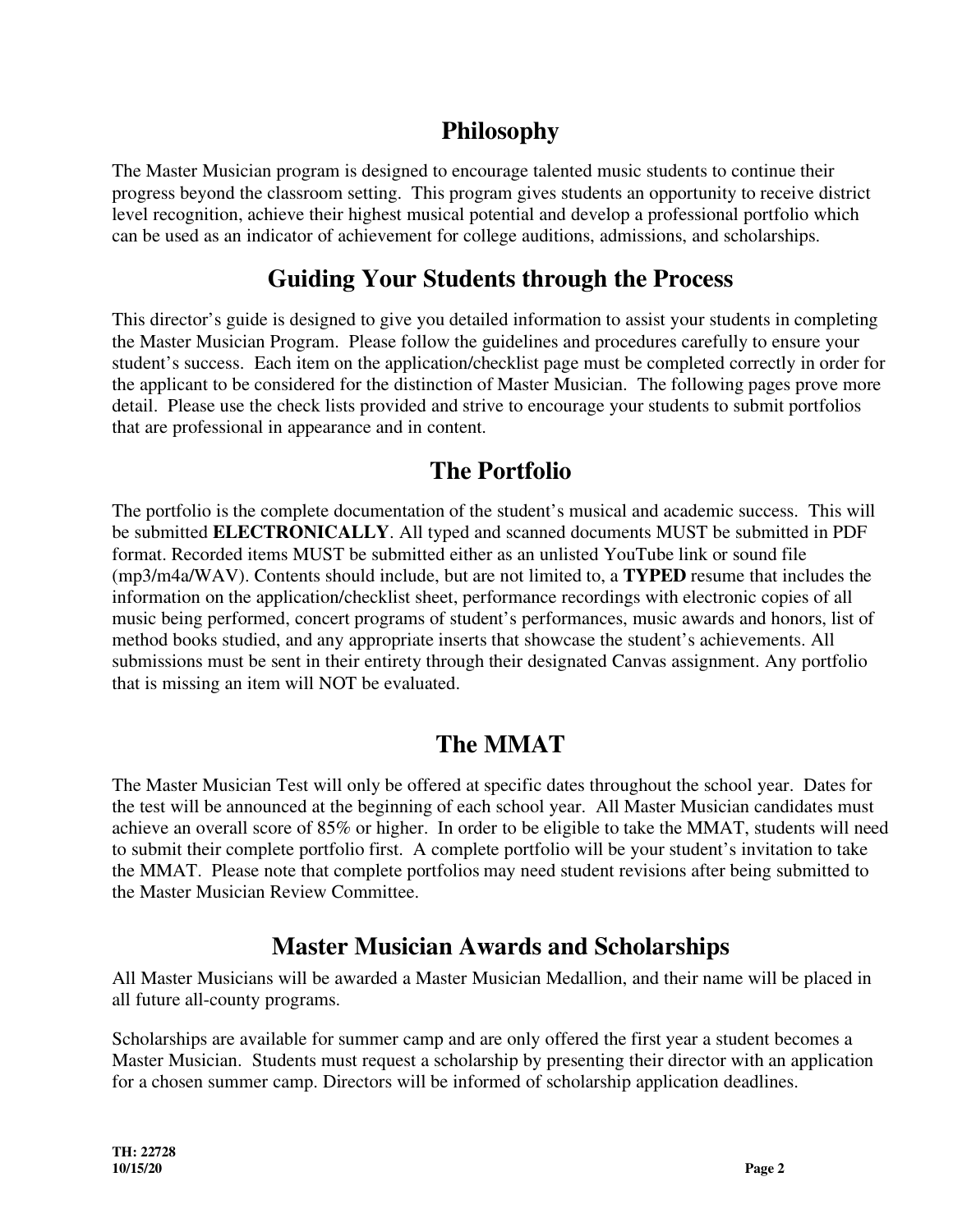## **All County Participation**

**8 th Grade Students** who complete the MM program before the All-County audition deadline are eligible to participate in All County their  $8<sup>th</sup>$  and  $9<sup>th</sup>$  grade years, pending the successful completion of a live audition. 8<sup>th</sup> graders who complete their MM program after the All-County deadline are eligible to participate in All-County their 9<sup>th</sup> grade year only, pending the successful completion of a live audition.

**High School Students** who complete the MM program before the All-County deadline are eligible to participate in All County that year and for each year left in their high school years, pending the successful completion of a live audition. Students who complete the MM program after the All County deadline are eligible to participate in All County the following year and for each year left in their high school years, pending the successful completion of a live audition

A **successful live audition** is defined as scoring no further than 5 placements below the pre-determined number of students within that specific instrument section.

## **Master Musician Evaluation Committee**

Middle school portfolios will be evaluated by a committee of two Middle School directors per subject, i.e. band, orchestra, chorus, harp, and piano. Each portfolio must be approved by both directors. If there is a difference of opinion, the District Master Musician Committee Chairperson will make the final determination.

High school portfolios will be evaluated in the same fashion as the Middle schools. Two directors per subject will evaluate the portfolio and if there is a difference of opinion the District Master Musician Chairperson will make the final determination.

All MM Evaluation Committee Members will be chosen based on their understanding of the Master Musician Program and their history of participation excellence.

#### **Student Expectations**

Master Musicians should be a model in musicianship and citizenship that all students would desire to emulate. They must be exemplary in behavior in the classroom and in performance. Their leadership skills should be evident for all to see. The school music director must recommend the student for Master Musician based on these traits and the skills exhibited on the Master Musician Test and in the Master Musician Portfolio.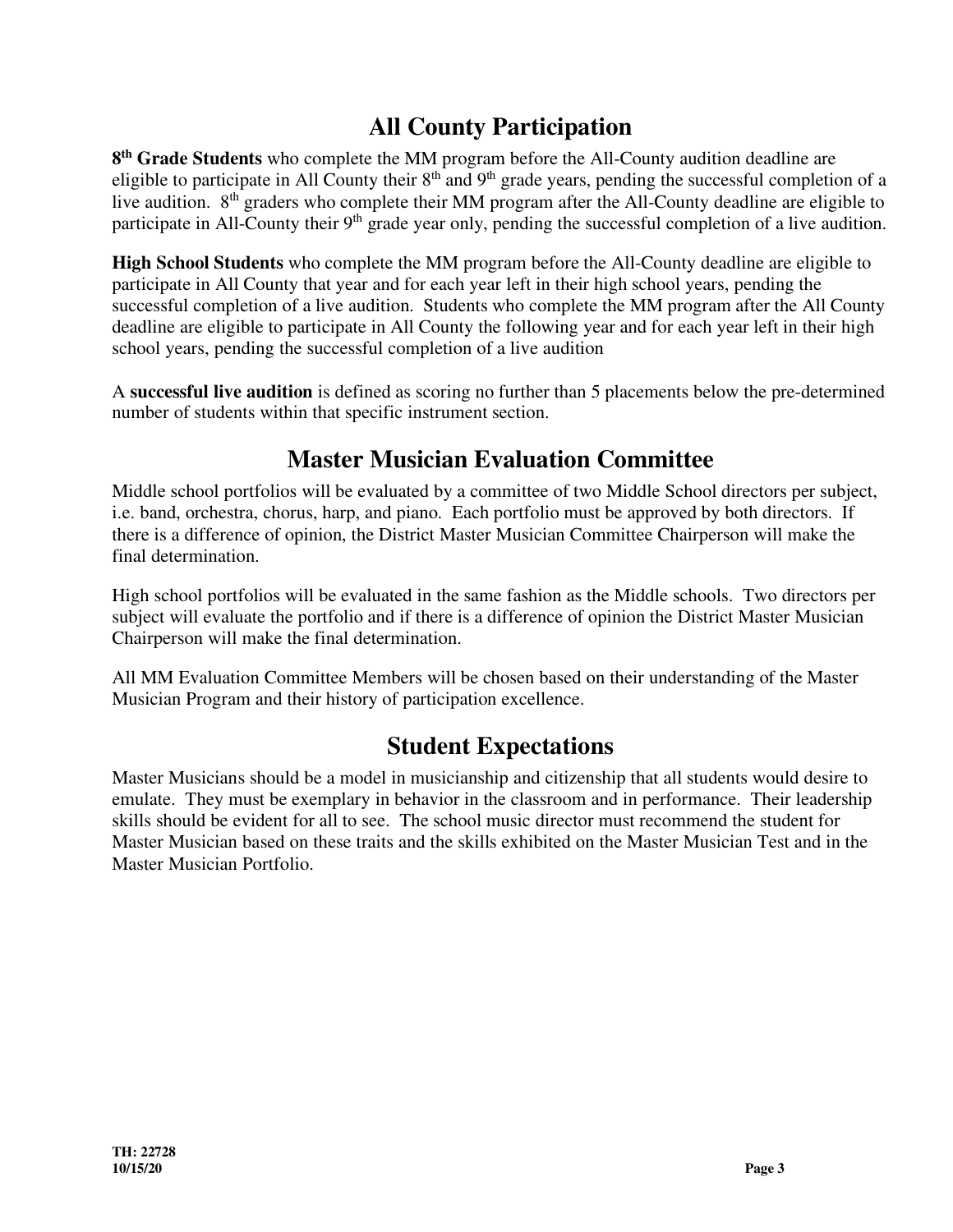#### **High School Band Performance Requirements**

#### **Recording One**

The student will record their performance of the following scales as they appear in the Hillsborough County High School Music Outcomes and Reference Manual for their portfolio.

- 1. 12 Major Scales with arpeggios-tongued ascending, slurred descending, two and three octaves where possible. Perform in order according to the FBA All-State Requirements.
- 2. Chromatic scale-tongued ascending, slurred descending, the full range of instrument according to the FBA All-State Requirements (Percussion students would perform these on a mallet instrument).
- 3. 12 Harmonic Minor Scales-tongued ascending, slurred descending, one octave, no arpeggio. Perform in the same order as the 12 major scales.

#### **Recording Two**

The student will record their performance of two etudes of contrasting styles from, but not limited to, the texts listed below for their portfolio. Must include a copy of the sheet music of the selected etudes.

- Flute/Piccolo Melodious & Progressive Studies for Flute, Book 1, Robert Cavally
- Oboe/English Horn/All Saxophones 48 Famous Studies for Oboe or Saxophone, Albert J. Andraud
- Bassoon Studies for Bassoon, Concert Studies, Opus 26, Book 3, L. Milde
- Eb/Bb Clarinet 32 Etudes for Clarinet, C. Rose
- Alto/Bass Clarinet Advanced Studies, William E. Rhoads
- Trumpet Concert Studies for Trumpet, Phillip Smith
- French Horn 335 Selected Melodious Progressive & Technical Studies (Book 1), Max Pottage and Albert J. Andraud
- Trombone/Baritone BC & TC Melodious Etudes for Trombone, Joannes Rochut
- Tuba 60 Selected Studies for BBb Tuba, C. Kopprasch
- Percussion select one etude from each of the following method books:
	- **○** Mallets Masterworks for Mallets, Beth Gottlieb
	- **○** Snare Drum Portraits in Rhythm, Anthony J. Cirone
	- **○** Timpani Pedal to the Kettle, Kirk Gay

#### **Recording Three**

The student will record their performance of a solo with accompaniment that is a Grade IV or higher. The source of the solo can include the FBA Solo and Ensemble Music List and Smart Music repertoire. If there is any question concerning the appropriateness of the literature selected the Master Musician adjudication committee will contact the director. Must include a copy of the sheet music of the selected solo.

\*The student must also select **two** items off the option page.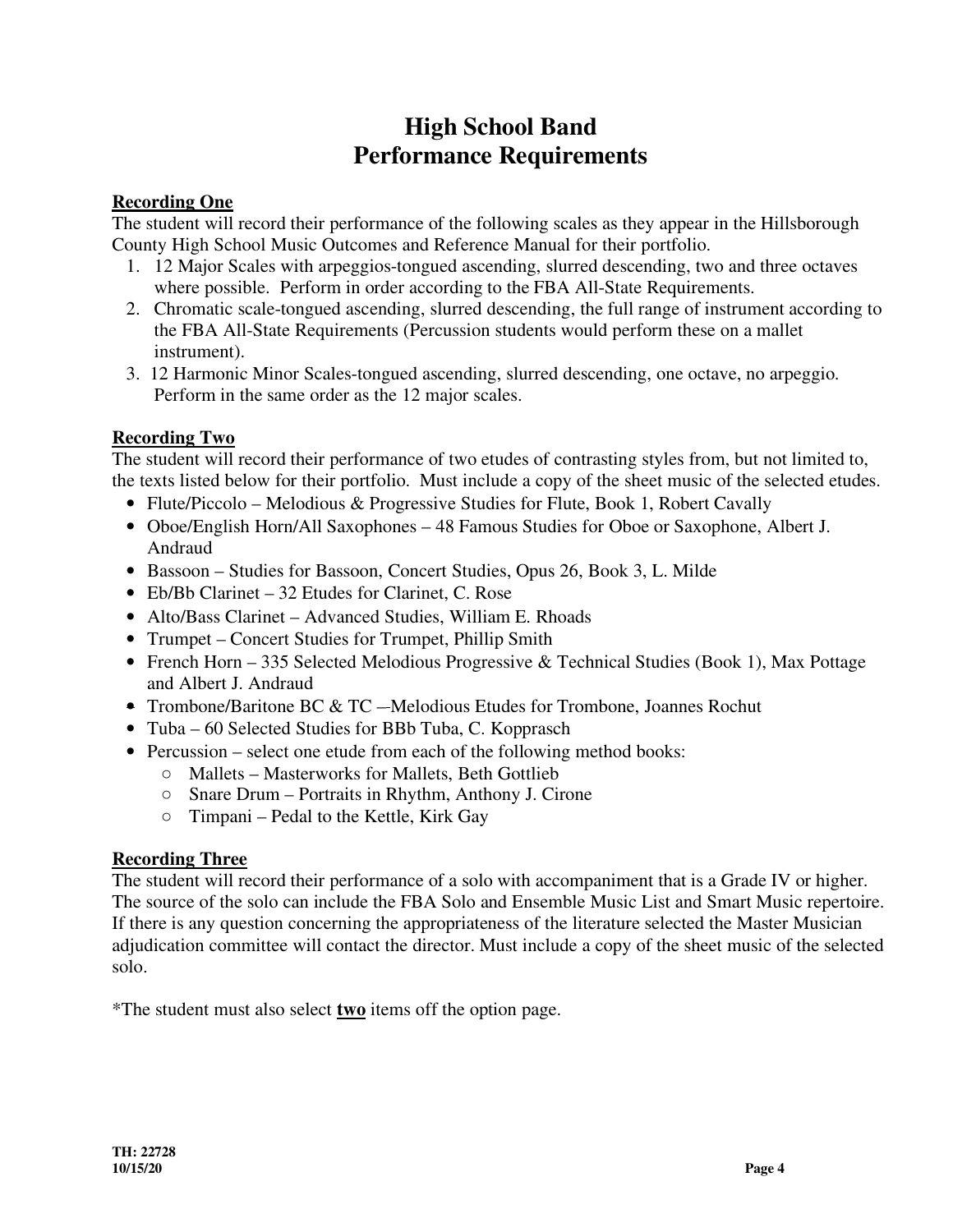# **Master Musician Program High School Band Application/Checklist**

**All information is to be typed.** 

| <b>Student Name:</b><br>Home Address: _____ |                                                                                                                                                                                                                                                                                                                                                                                                                                                                                                                                                                                                                                                                                                                                                                                                                                                                                                                                                                                                                                                                                 | School: |                 |  |
|---------------------------------------------|---------------------------------------------------------------------------------------------------------------------------------------------------------------------------------------------------------------------------------------------------------------------------------------------------------------------------------------------------------------------------------------------------------------------------------------------------------------------------------------------------------------------------------------------------------------------------------------------------------------------------------------------------------------------------------------------------------------------------------------------------------------------------------------------------------------------------------------------------------------------------------------------------------------------------------------------------------------------------------------------------------------------------------------------------------------------------------|---------|-----------------|--|
|                                             |                                                                                                                                                                                                                                                                                                                                                                                                                                                                                                                                                                                                                                                                                                                                                                                                                                                                                                                                                                                                                                                                                 |         | $\mathbf{Zip:}$ |  |
|                                             |                                                                                                                                                                                                                                                                                                                                                                                                                                                                                                                                                                                                                                                                                                                                                                                                                                                                                                                                                                                                                                                                                 |         | Grade:          |  |
|                                             | Portfolio Checklist - Refer to Performance Requirement Pages for more detail.                                                                                                                                                                                                                                                                                                                                                                                                                                                                                                                                                                                                                                                                                                                                                                                                                                                                                                                                                                                                   |         |                 |  |
|                                             | <b>Resume</b> (to include: ensembles in and out of school, literature covered, honor groups,<br>private lessons, method books, theory books, service through music, music club<br>membership, director recommendation, etc. It must be presented in a professional<br>format.)                                                                                                                                                                                                                                                                                                                                                                                                                                                                                                                                                                                                                                                                                                                                                                                                  |         |                 |  |
|                                             | <b>Recording One</b> (Please announce each scale)<br>1. 12 Major Scales with arpeggios-tongued ascending, slurred descending, two and<br>three octaves where possible.<br>2. Chromatic scale-tongued ascending, slurred descending, the full range of instrument<br>according to the FBA All-State Requirements (Percussion students would perform<br>these on a mallet instrument).<br>3. 12 Harmonic Minor Scales-tongued ascending, slurred descending, one octave, no<br>arpeggio. Perform in the same order as the 12 major scales.<br><b>Recording Two</b> (Please announce performance)<br>1. The student will record their performance of two etudes of contrasting styles. (See<br>page 4, Performance Requirements) Must include a copy of the music.<br><b>Recording Three</b> (Please announce performance)<br>1. The student will record their performance of a solo with accompaniment that is a<br>Grade IV or higher. Must include a copy of the music.<br>Selection of $two$ items from the option page.<br><b>MMAT</b> (Master Musicianship Achievement Test) |         |                 |  |
|                                             | The student must pass with a 85% or higher.                                                                                                                                                                                                                                                                                                                                                                                                                                                                                                                                                                                                                                                                                                                                                                                                                                                                                                                                                                                                                                     |         |                 |  |
|                                             | Student's Signature                                                                                                                                                                                                                                                                                                                                                                                                                                                                                                                                                                                                                                                                                                                                                                                                                                                                                                                                                                                                                                                             |         | Date            |  |
|                                             | Director's Signature                                                                                                                                                                                                                                                                                                                                                                                                                                                                                                                                                                                                                                                                                                                                                                                                                                                                                                                                                                                                                                                            |         | Date            |  |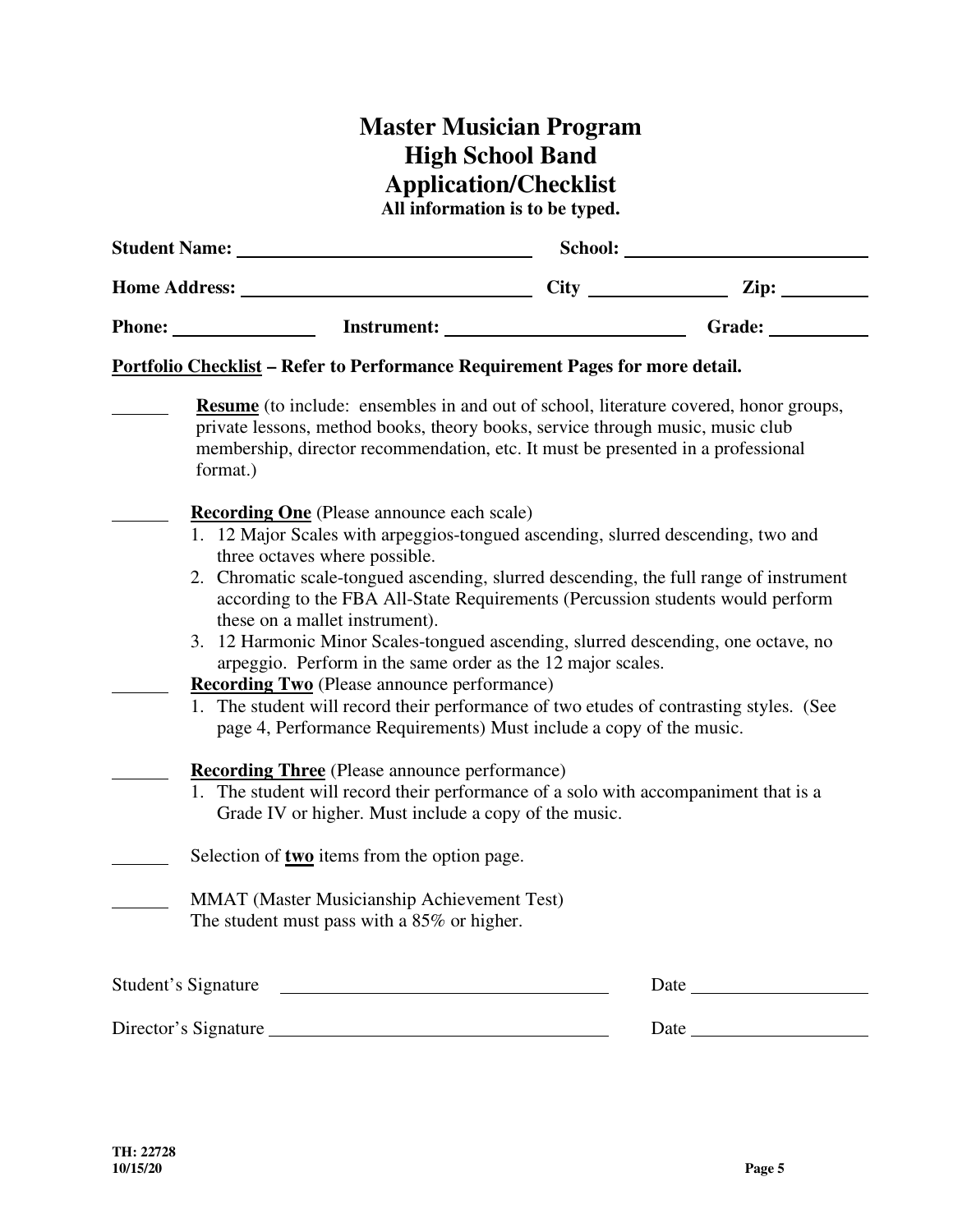## **Master Musician Option Page**

In addition to the performance portion of the master musicianship portfolio, the student will need to select TWO of the items below to complete their portfolio. **All projects should include a complete description of your work that tells the who, what, when, why, etc.** 

**Original Composition.** If the student selects this, the student would be evaluated on his/her ability to compose a piece of music that is constructed within basic theory guidelines. The composition must be a minimum of 32 measures non-repeated. It must also be at least a 2 part duet or larger. (No unaccompanied solos). Submit a recording of the finished work along with a copy of the full score.

**Music Technology.** The student will exhibit the use of music technology through composition, performance, or arrangement. If the student selects this, he/she would be evaluated on his/her use of technology and on the content of the performance and/or composition.

**Ensemble Performance.** A recorded ensemble-performance such as, but not limited to, a duet, trio, quartet or larger for instrumentalists and quartets or larger for the vocalists. Selection of the literature should be a selection from FVA, FBA, FOA music lists of at least a grade IV or higher. If there is any question concerning the appropriateness of the literature selected the Master Musician adjudication committee will contact the director. Include a half page explanation regarding your choice of music, date recorded and for what occasion if any, who the players are and what part you are playing. Submit a copy of the full score.

**Student Conducting.** The student will make a videotape of the student conducting and ensemble of eight or more players. If the student selects this, he/she would be evaluated on the use of proper conducting skills such as and not limited to: cuing, dynamics, conducting pattern, musicality of conducting style, facial expressions, control of the ensemble, etc. Submit a copy of the full score. Music literature chosen for this project should be appropriate for high school ensembles.

**Concert Critique.** Students should attend a college or professional level concert or recital and submit a written critique discussing the musical characteristics of the performance. The student will turn in the concert program and a critique of the performance using appropriate music terminology.

The elements of music what writers and theorists use to describe music include the following: **Melody, rhythm, harmony, timbre, texture, style and dynamics.** These areas should be the springboard for you to construct your critique. Include your impressions of the performance. Focus on the musical elements and what it was about those elements that drew your attention. Also, give your impressions regarding the quality of the performers (i.e. balance, blend, technical facility, intonation, etc.) You may also have impressions regarding the composers/literature chosen for this performance. It is suggested that you take notes during the performance and write your reactions, thoughts, etc. as you go. Use these notes to get you started. Remember to organize your thoughts into a grammatically and structurally sound essay that offers an introduction, body and conclusion.

**Music Performance Evaluation.** The student will turn in three completed evaluation forms of three other performing ensembles that the student has heard. These ensembles must be from another school. Use the MPA forms from FBA, FVA, or FOA. To obtain these forms, see your director at your school.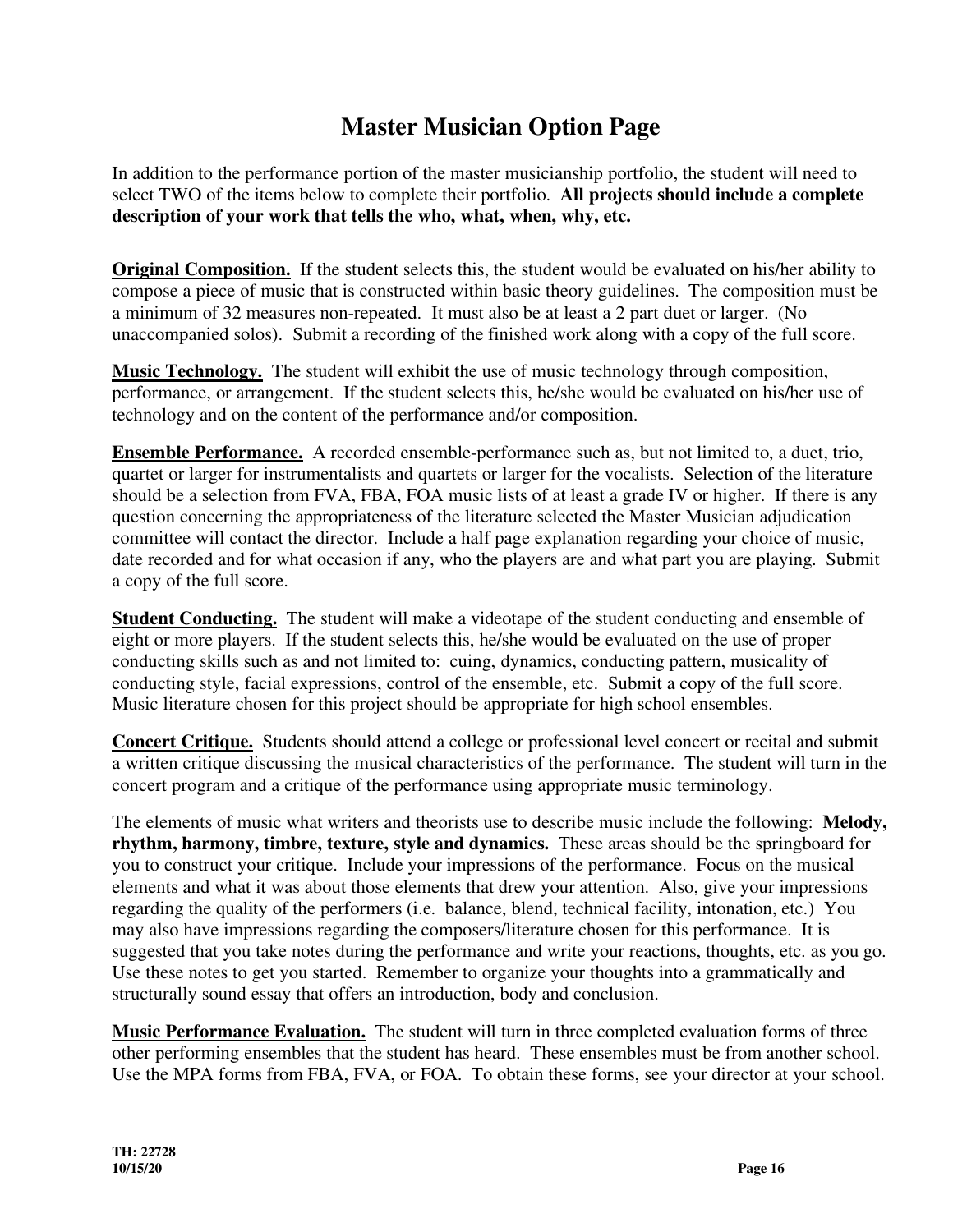**Solo/Ensemble Performance for Charitable Organization or Community Event.** If the student selects this item, he/she would need to submit a videotape of the performance. The purpose of this item is not only for performance reasons, but also for the demonstration of community outreach initiated by the student. The student may not use a school function for this item. Include a half page explanation detailing the who, what, when and why of your project. Also tell some details about the charitable group that you were involved with and what impact your performance may have had.

**Improvisation.** Record a minimum of 32 measures showing your ability to improvise over a chord progression accompaniment. Include a brief explanation about the materials you used, what key you chose for your improvisation, and any other information you feel is significant.